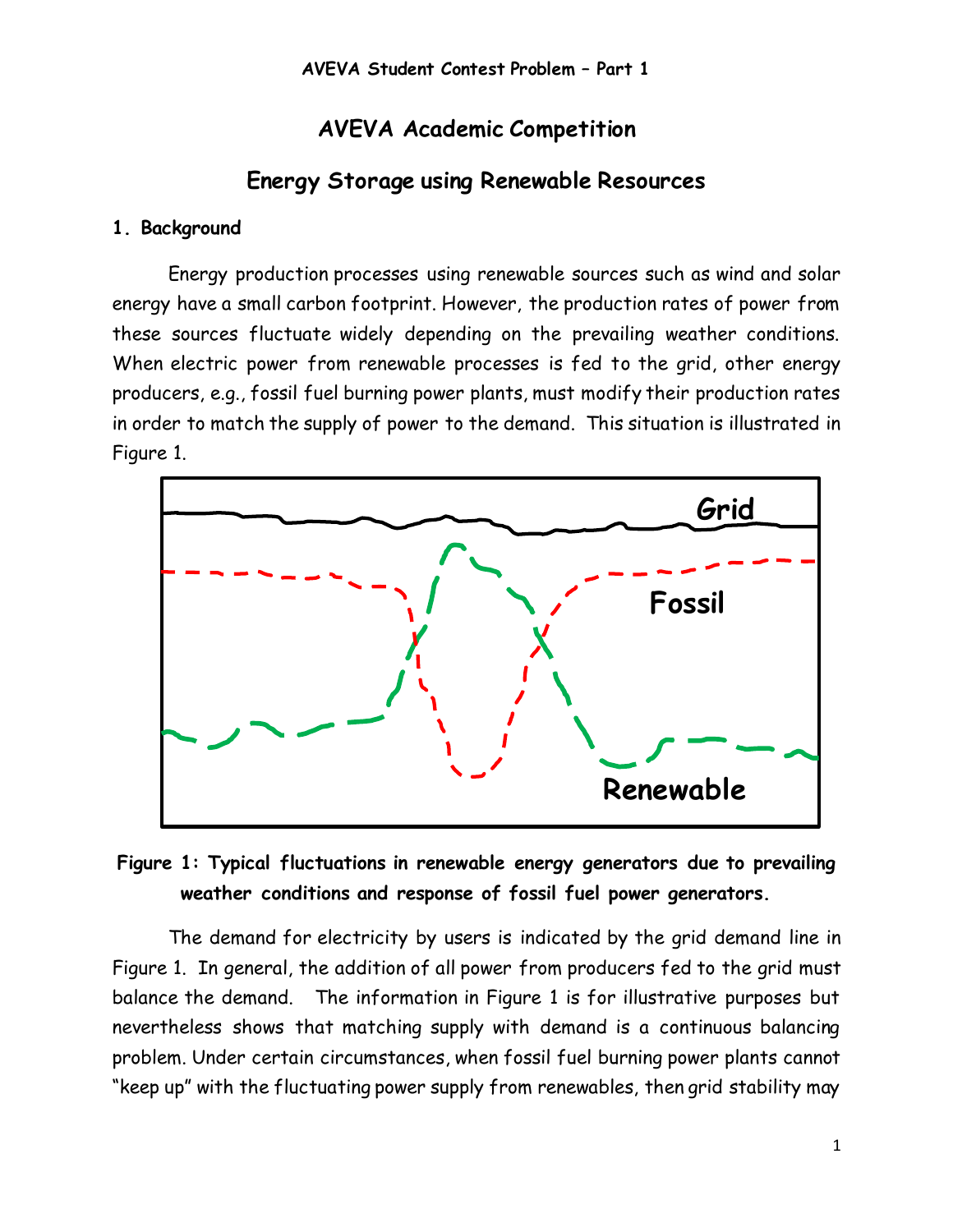be threatened and may lead to renewables being taken off-line and thus potential electric power is wasted.

The situation described previously comes about because the national grid cannot easily store significant amounts of electric energy. Currently, much research focuses on devising methods to store grid-level power/energy to overcome the problems of fluctuating renewable sources. Solutions such as large batteries, hydroelectric storage, fuel cells, and chemical storage methods have been suggested. In this project, you will look at a method to store power by converting it to a chemical building block, namely methanol.

# **2. Chemical Processes**

In the process considered for this project, power generated from wind turbines is used to electrolytically split water into hydrogen and oxygen in a proton exchange membrane (PEM). The electrolysis plant is located close to a fermentation process, which produces ethanol. In the fermentation process, carbon dioxide is produced, and this is used as a feed stock along with the hydrogen to produce methanol. An overall block flow diagram of the process is shown in Figure 2, which is modified from the work of Matzen et al. [1].

The simulation of the transformer, hydrogen conditioning and compression, and methanol synthesis processes, shown in Figure 2, will form the basis for this project. Aveva Process Simulation (APS) version 2022, will be used for this project. It should be noted that APS has a simulation example of a solar-farm (PEM) electrolysis unit with hydrogen compression and this will be used (modified by using a wind-turbine farm) along with a new simulation of the methanol process to answer the three-part problem in the Academic Competition.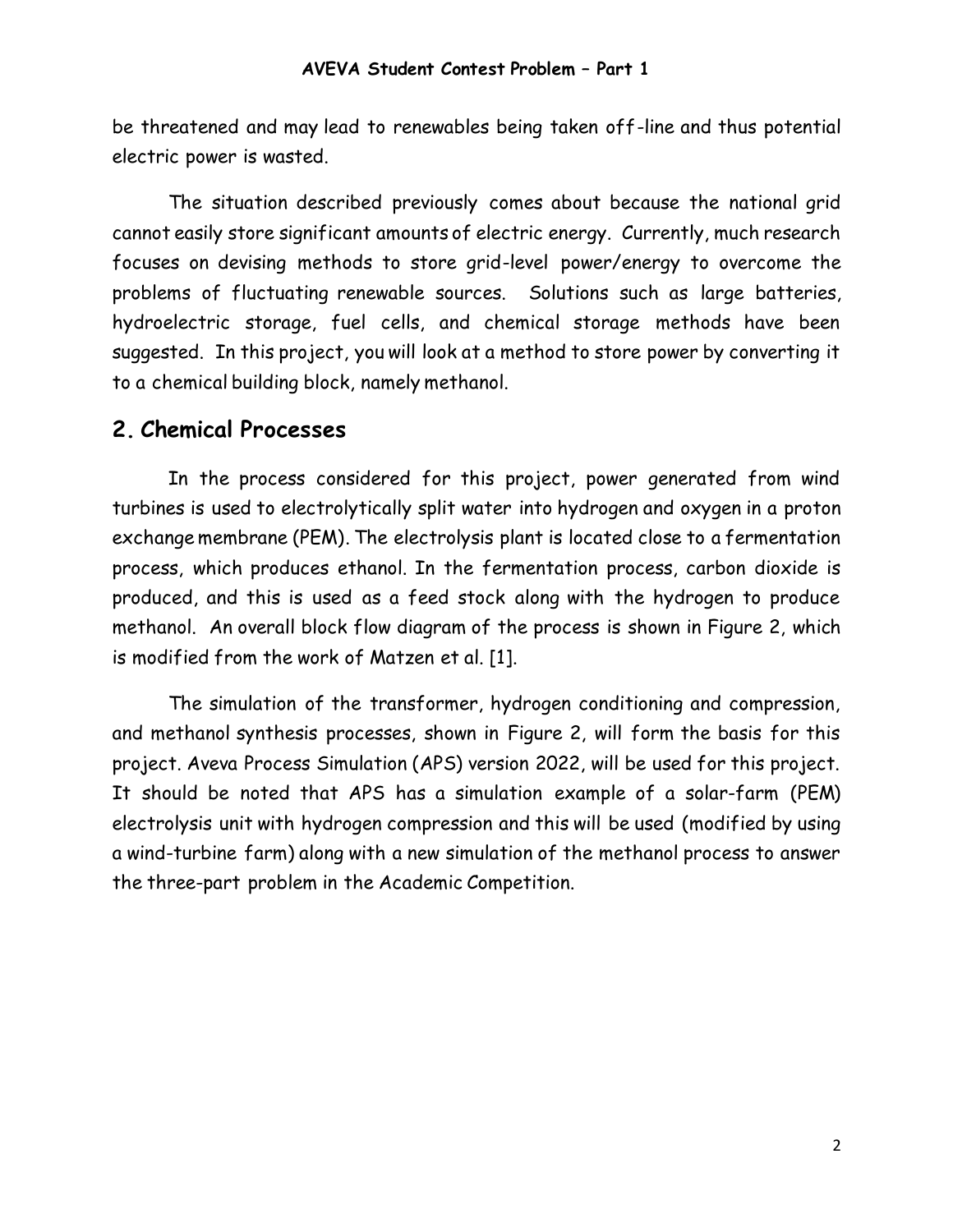

**Figure 1: Block flow diagram for production of methanol using renewable power and CO<sup>2</sup>**

## **3. Methanol Synthesis Process**

## **3.1 Kinetic Expressions**

The production of methanol using the starting materials of hydrogen and carbon dioxide utilizes the following synthesis reactions:

$$
CO + 2H_2 \leftrightarrow CH_3OH \tag{1}
$$

$$
CO_2 + 3H_2 \leftrightarrow CH_3OH + H_2O \tag{2}
$$

$$
CO_2 + H_2 \leftrightarrow CO + H_2O \tag{3}
$$

The main reaction of interest in this work is given as Equation (2). However, because  $CO<sub>2</sub>$  and H<sub>2</sub> are present, the water gas shift reaction, Equation (3), will automatically occur and because this will result in the formation of carbon monoxide, then an additional synthesis reaction, Equation 1, will occur. The three reactions shown as Equations 1-3 are not independent and the kinetics and equilibrium relationships can be expressed by any two of the reactions. For this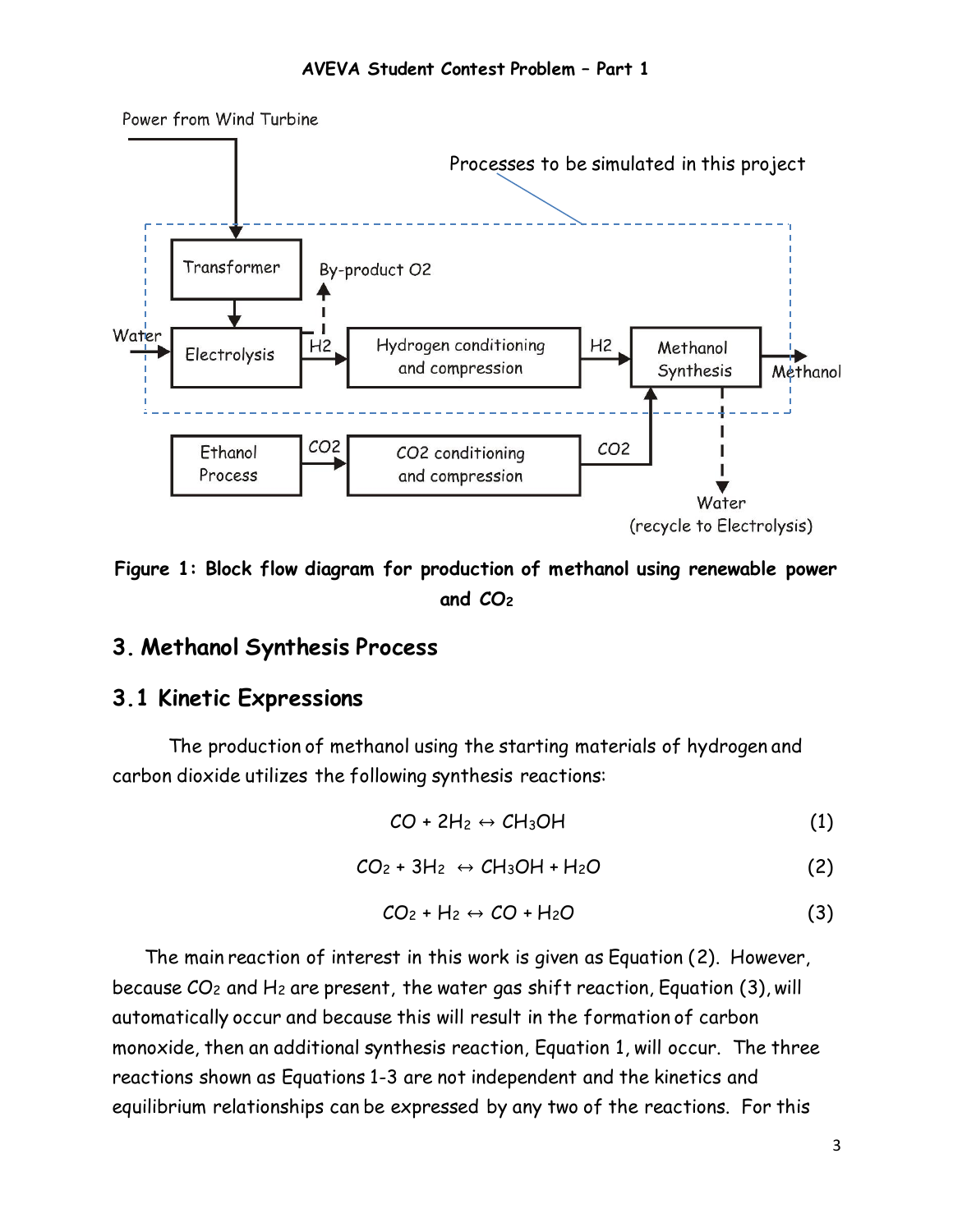problem, the kinetics of the CO and CO<sup>2</sup> synthesis reactions (Equations 1 and 2) will be given and the parameters are taken from the work of Song et al. [2]. Note that in the original reference, the kinetics are expressed in terms of partial fugacities, but here the kinetics are given in terms of partial pressures.

Designating the forward and reverse reactions for CO as *r1f* and *r1r* and the corresponding reactions for CO<sup>2</sup> as *r2f* and *r2r*, we may write:

$$
r_{1f} = \frac{k_{1f}p_{CO}(p_{H2})^2}{(1 + K_{CO}p_{CO} + K_{CO2}p_{CO2} + K_{H2}p_{H2})^3}
$$

$$
r_{1r} = \frac{k_{1r}p_{MeOH}}{(1 + K_{CO}p_{CO} + K_{CO2}p_{CO2} + K_{H2}p_{H2})^3}
$$

$$
r_{2f} = \frac{k_{2f}p_{CO2}(p_{H2})^3}{(1 + K_{CO}p_{CO} + K_{CO2}p_{CO2} + K_{H2}p_{H2})^4}
$$

$$
r_{2r} = \frac{k_{2r}p_{MeOH}p_{H2O}}{(1 + K_{CO}p_{CO} + K_{CO2}p_{CO2} + K_{H2}p_{H2})^4}
$$

Where

*k*<sup>1</sup>*<sup>f</sup>* = 19.12exp(-41,770/RT)  $k_{1r} = k_{1f}/K_{1eq}$ *k*<sup>2</sup>*<sup>f</sup>* = 639.0exp(-60,920/RT)  $k_{2r}$  =  $k_{2f}/K_{2eq}$ 

*KCO* = 5.4913×10-2exp(-246,427[1/T-1/508.9]/R)

*KCO*<sup>2</sup>= 5.5446×10-4exp(29,590/RT)

*KH*<sup>2</sup>= 9.39343exp(-16,636/RT)

*K*1e*<sup>q</sup>* = 2.2344×10<sup>12</sup>exp(-118,000/RT)

*K*<sup>2</sup>*eq* = 7.77×10<sup>8</sup>exp(-63,500/RT)

*p<sup>i</sup>* is the partial pressure of species *i* in MPa

*r* is the rate of reaction in kmol/vol of reactor/h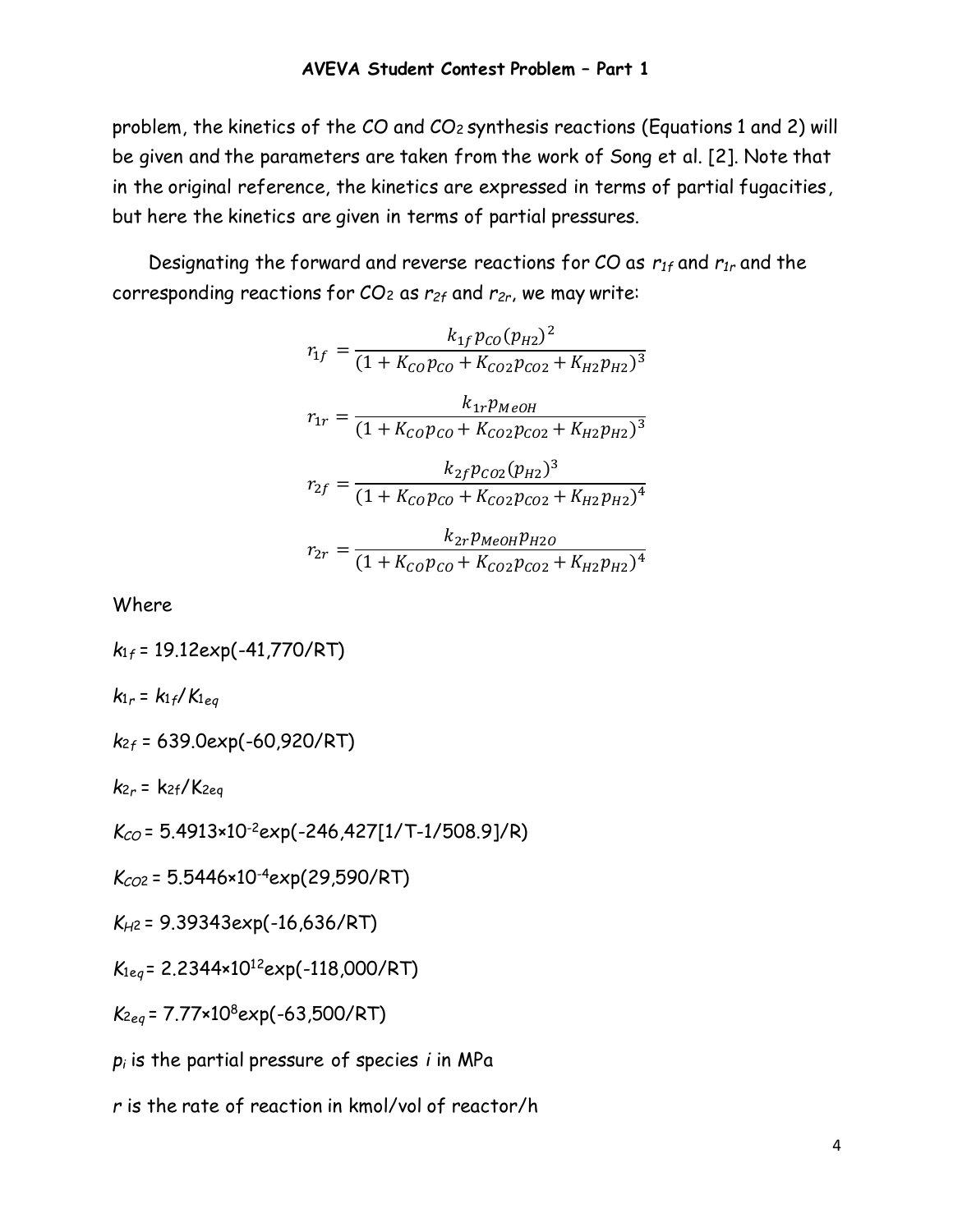*T* is the temperature in Kelvin

## *R* is 8.314 kJ/kmol/K

To help you develop the kinetic model for the methanol synthesis, a file (Aveva\_AC2022\_MeOH\_Kinetics.avi) is supplied that contains all the variables and parameters for the kinetic equations. In addition, the equations for all the reactions are included except for the reverse rate for Equation (Reaction) 2, which you will need to add to the model.

# **3.2 Process Flow Diagram and Description**

A preliminary process flow diagram for the methanol synthesis plant is shown in Figure 3. Gaseous hydrogen (Stream 1) is fed at 890 kPa and 80 $\degree$ C from the PEM electrolysis unit at a rate of 775 kg/h. This is pressurized to 5,000 kPa in the feed compressor. Liquid carbon dioxide, obtained from the ethanol fermentation process (Stream 2), is fed from storage at a rate of 5766.7 kg/h as a saturated liquid at 1640 kPa and is subsequently pressurized to 5,000 kPa in the  $CO<sub>2</sub>$  feed pump and then vaporized in E-401. The hydrogen, vaporized  $CO<sub>2</sub>$ , and recycled gas are combined and then fed to the reactor feed preheat exchanger, E-402, to bring the temperature to 225 $\degree$ C using high pressure steam as the utility. The heated stream is then fed to a shell-and-tube type reactor, R-401, that contains approximately 3300, 10 m long, 0.0762 m diameter tubes that are filled with catalyst. The reactant stream flows inside the tubes passing over the catalyst, while boiler feed water (bfw) flows in the shell of the reactor. The reactions occurring are exothermic and the bfw is vaporized to form steam at a pressure of 2550 kPa (and a temperature of 225 $\degree$ C). The temperature in the reactor tubes is maintained within a range of  $225-240^{\circ}C$  because of the cooling effect of the shell-side boiling process.

The reactor effluent stream is cooled in E-403 and then flashed in the highpressure vessel (V-401) and the liquid leaving V-401 is flashed again in the lowpressure vessel (V-402). The liquid stream leaving the low-pressure flash unit is fed to stage 10 of a distillation column with 20 theoretical stages. The top liquid product is 99.9mol% methanol and the bottom product is waste water with a mole fraction of 0.0001 methanol. A vapor vent stream leaves the reflux drum and is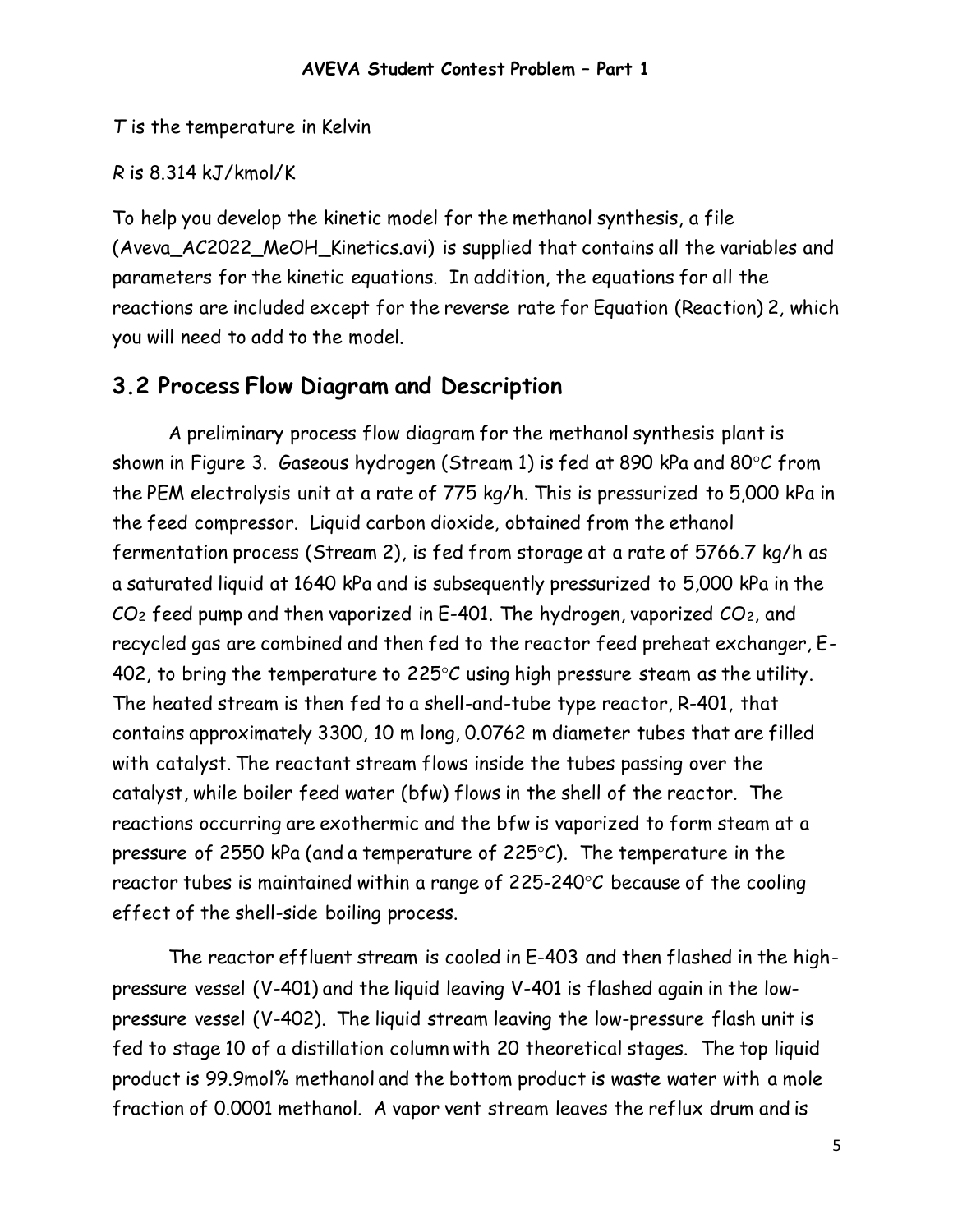combined with the  $CO<sub>2</sub>$  purge streams. In order to minimize the loss of raw materials, the fraction of Stream 7 that is recycled back to the front of the process (as Stream 8) is set as 0.99 or 99%.

A stream table, showing flowrates, conditions, and compositions for Streams 1 -14 in Figure 3, is shown in Table 1.

#### 4. **Scope of Design (available January 5, 2022, due February 1, 2022)**

For the first part of the student contest problem, you should perform a preliminary design of the methanol synthesis and the wind-power-to-hydrogen electrolysis processes. As stated previously, the wind-power-to-hydrogen process is given as an example file in APS and all you need to do is download this file, change the solar-farm to a wind farm, and adjust the number of wind turbines to give the desired flow rate of hydrogen, i.e., 775 kg/h. For the methanol synthesis process, you should simulate the process to give the same (or as close as possible) stream conditions (*T*, *P*, phase, and composition) as given in Table 1.

#### **4.1 Process Hints**

- 1. A flooding limit of 80% for tray columns should be used. Valve trays and single diameter columns are preferred. If weeping or flooding occurs in the column, then you may adjust the diameter of the column to alleviate this situation. Everywhere in the column should operate between 30 and 80% of flooding. The design for the column for this part of the project should make use of the internal condenser and reboiler options.
- 2. The reactor should be simulated using the "Utility" option and a heat transfer coefficient of 65 W/m<sup>2</sup>K should be used. For the internals of the reactor, the tube length is 10 m with a diameter of 0.0762 m (3 inch). An example of a shell and tube reactor is given in the Cumene Example available in the APS package.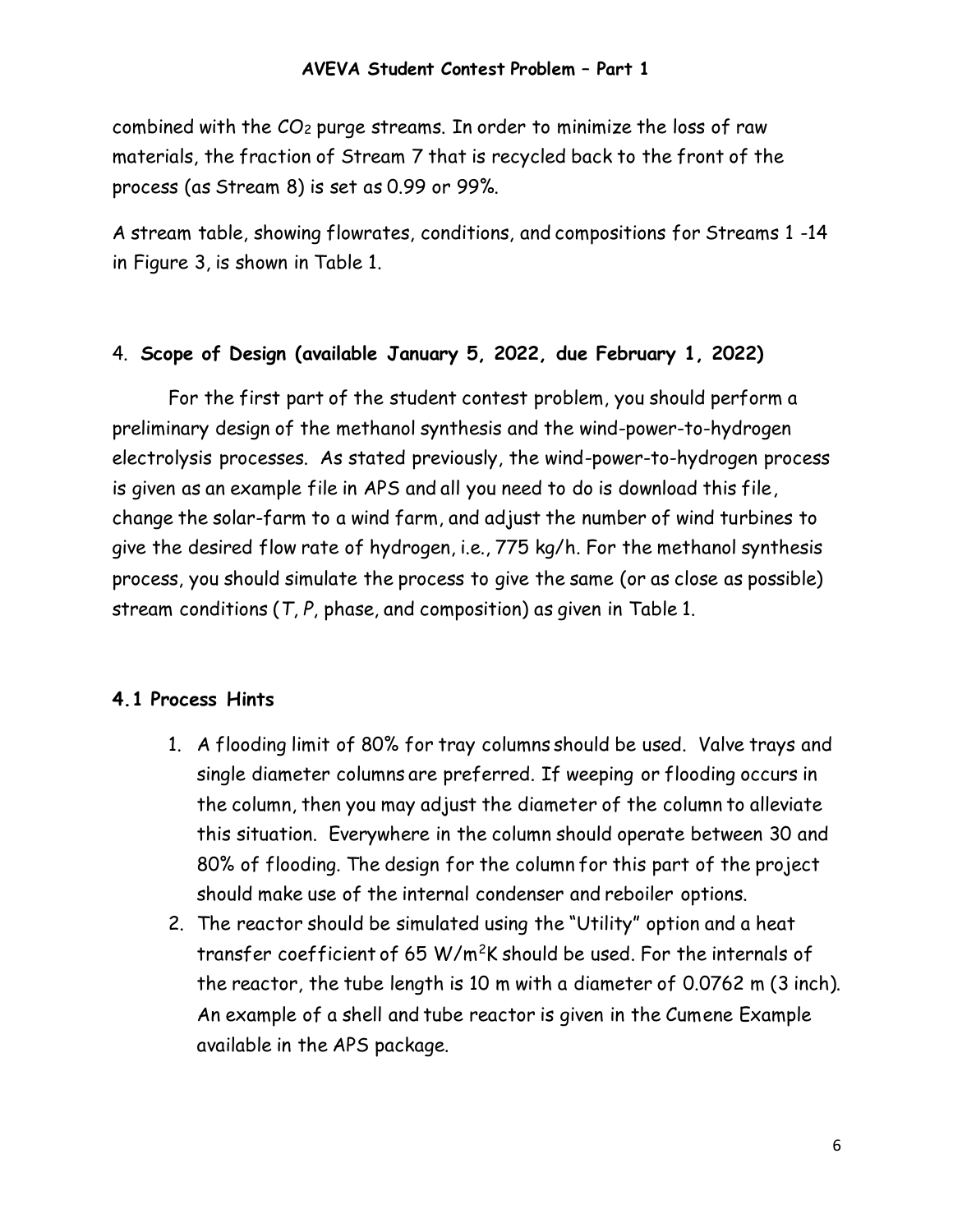#### **AVEVA Student Contest Problem – Part 1**



Figure 3: Preliminary PFD for Methanol Synthesis Process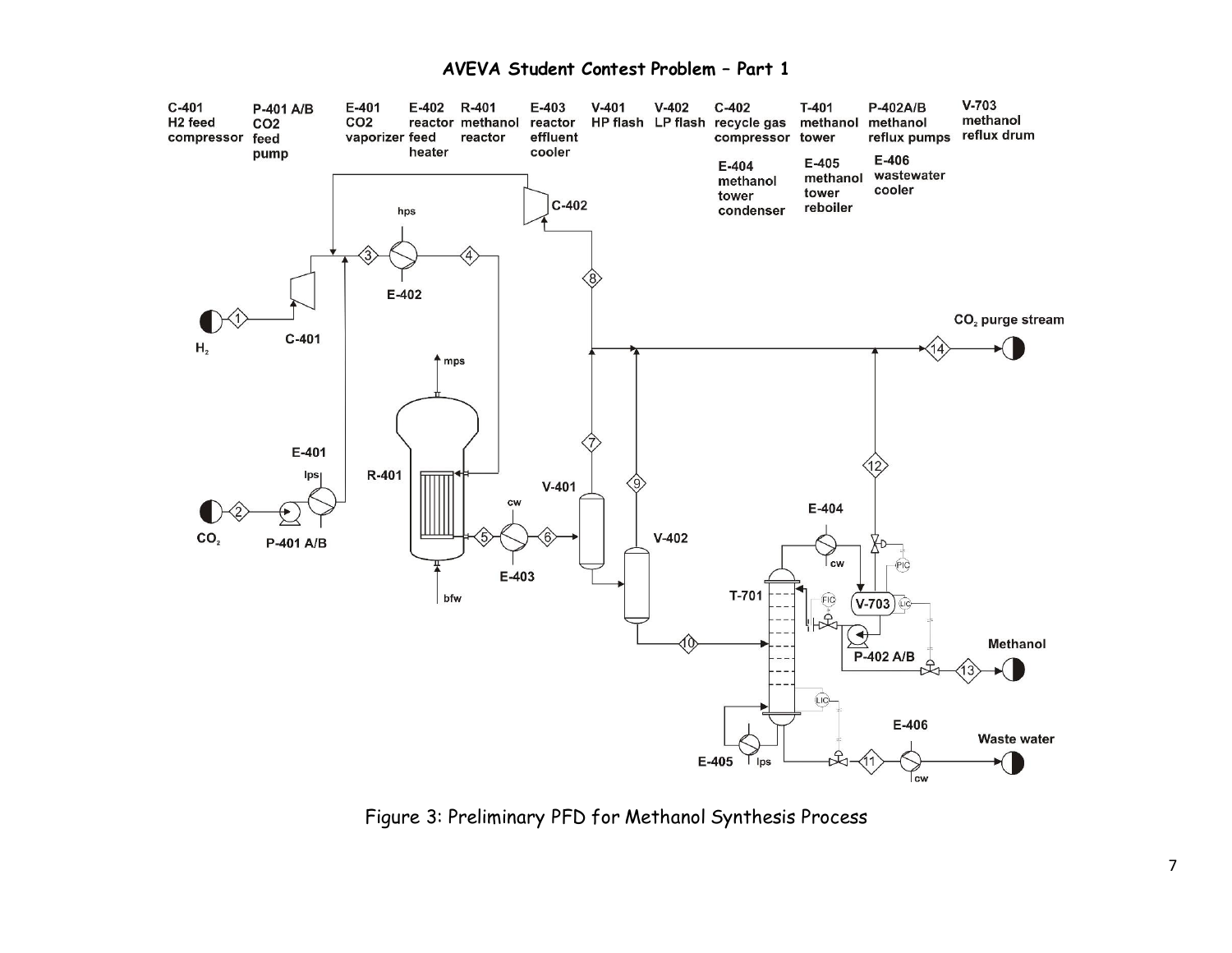| Stream              | 1            | $\overline{c}$ | 3       | 4       | 5       | 6       | $\overline{7}$ |
|---------------------|--------------|----------------|---------|---------|---------|---------|----------------|
| Temp, $\mathcal{C}$ | 80           | $-25.9$        | 152.2   | 225.0   | 225.9   | 50.0    | 50.0           |
| Pres, kPa           | 890          | 1640           | 4965    | 4950    | 4935    | 4920    | 4920           |
| vf                  | $\mathbf{1}$ | 1E-08          | 1       | 1       | 1       | 0.6317  | 1              |
| Mass flow,          | 775.0        | 5766.7         | 13969.9 | 13969.9 | 13969.9 | 13969.9 | 7503.3         |
| kq/h                |              |                |         |         |         |         |                |
| Mole flow,          | 384.4        | 131.0          | 951.7   | 951.7   | 697.5   | 697.5   | 440.6          |
| kmol/h              |              |                |         |         |         |         |                |
| Comp mole           |              |                |         |         |         |         |                |
| fraction            |              |                |         |         |         |         |                |
| hydrogen            | 1.0000       | 0.0000         | 0.6893  | 0.6893  | 0.3935  | 0.3935  | 0.6226         |
| CO <sub>2</sub>     | 0.0000       | 1.0000         | 0.2863  | 0.2863  | 0.2081  | 0.2081  | 0.3242         |
| CO                  | 0.0000       | 0.0000         | 0.0196  | 0.0196  | 0.0271  | 0.0271  | 0.0428         |
| methanol            | 0.0000       | 0.0000         | 0.0038  | 0.0038  | 0.1875  | 0.1875  | 0.0084         |
| water               | 0.0000       | 0.0000         | 0.0009  | 0.0009  | 0.1838  | 0.1838  | 0.0019         |
|                     |              |                |         |         |         |         |                |

**Table 1: Flows for design case corresponding to the PFD in Figure 3**

| Stream          | 8      | 9      | 10     | 11     | 12     | 13     | 14           |
|-----------------|--------|--------|--------|--------|--------|--------|--------------|
| Temp, $\circ C$ | 50.0   | 50.6   | 50.6   | 108.4  | 64.6   | 64.6   | 46.2         |
| Pres, kPa       | 4920   | 200    | 200    | 133    | 119    | 119    | 119          |
| vf              | 1      | 1      | 0      | 0      | 1      | 0      | $\mathbf{1}$ |
| Mass flow,      | 7428.3 | 104.2  | 6362.5 | 2292.0 | 26.9   | 4043.6 | 206.1        |
| kg/h            |        |        |        |        |        |        |              |
| Mole flow,      | 436.2  | 2.7    | 254.2  | 127.2  | 0.79   | 126.16 | 7.85         |
| kmol/h          |        |        |        |        |        |        |              |
| Comp mole       |        |        |        |        |        |        |              |
| fraction        |        |        |        |        |        |        |              |
| hydrogen        | 0.6226 | 0.0447 | 0.0000 | 0.0000 | 0.0004 | 0.0000 | 0.3647       |
| CO <sub>2</sub> | 0.3242 | 0.7637 | 0.0010 | 0.0000 | 0.1705 | 0.0009 | 0.4573       |
| CO              | 0.0428 | 0.0035 | 0.0000 | 0.0000 | 0.0000 | 0.0000 | 0.0252       |
| methanol        | 0.0084 | 0.1485 | 0.4985 | 0.0001 | 0.8291 | 0.9990 | 0.1383       |
| water           | 0.0019 | 0.0396 | 0.5005 | 0.9999 | 0.0000 | 0.0001 | 0.0145       |

3. An operating curve for the wind turbines used in the wind farm for this project is given in the Appendix as Figure A.1. You should input this information into APS to determine the minimum number of wind turbines needed when the average wind velocity does not exceed 10 m/s .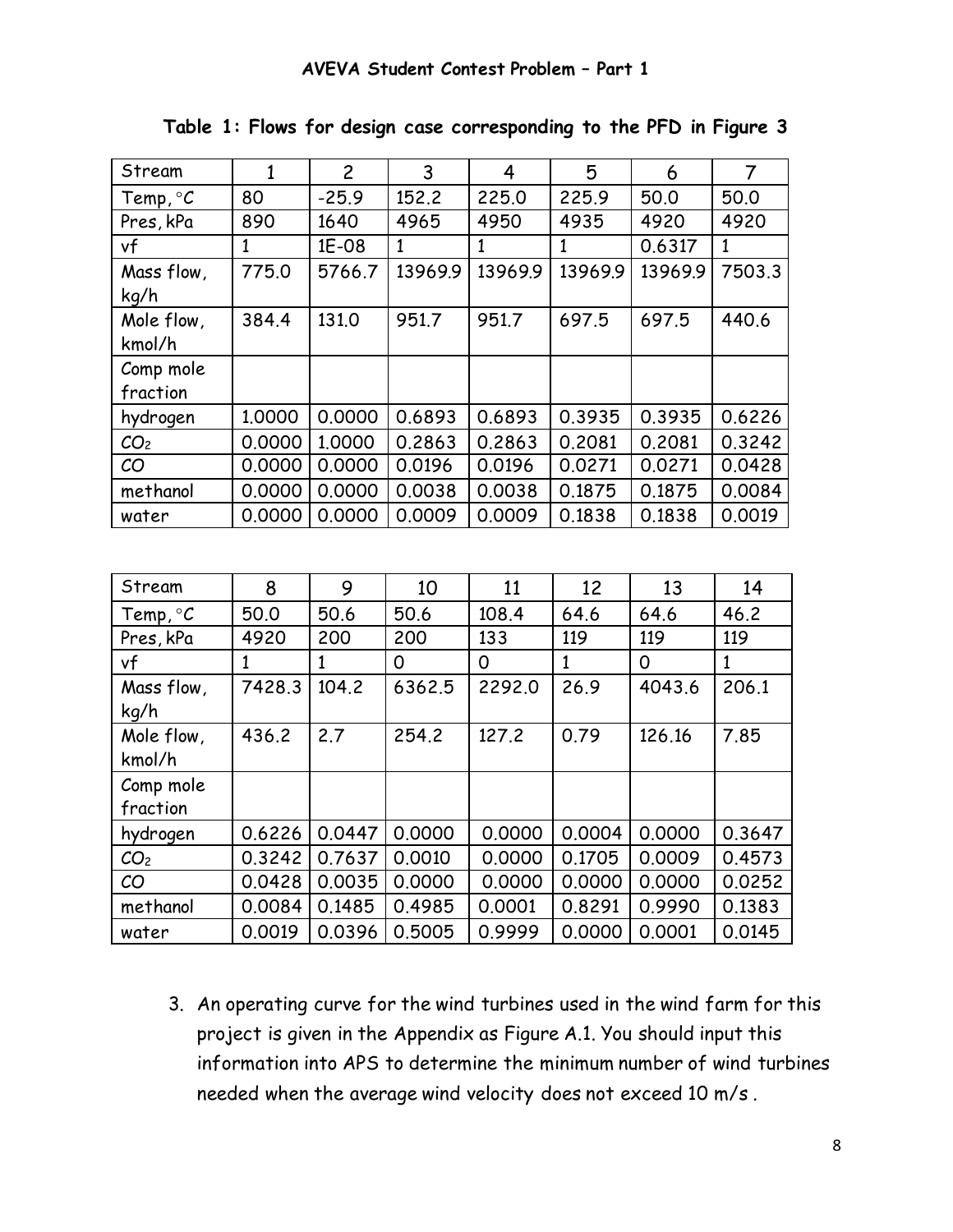#### **4.2 Deliverables**

The following deliverables are required for completion of Part 1.

- 1. A flooding profile of the methanol column showing the % flood at each tray and a statement of the diameter of the column (in m).
- 2. A temperature profile for the reactor and a statement of how many tubes were required,
- 3. A copy of Table 1 with the results of your simulation inserted.
- 4. The number of wind turbines and the total power required to produce the desired amount of 775 kg/h of hydrogen.
- 5. A converged simx file for the wind turbine electrolysis process
- 6. A converged simx file for the methanol synthesis process.
- 7. Alternatively, items 5 and 6 can be combined into one flowsheet and a single simx file can be submitted. Note that more credit will be given for Item 7 compared to Items 5 and 6.
- 8. A brief but informative write up, not to exceed 300 words, must be submitted that outlines how you would optimize the base case developed in this part of the problem. Note that for this assignment, you **should neither perform nor** submit any optimization work but rather you should discuss what variables you would change in order to improve the profitability of the methanol process.

## **5. References**

- 1. Matzen, M.J., Alhajji, M.H., and Y. Demirel, "Chemical storage of wind energy by renewable methanol production: Feasibility analysis using a multi-criteria decision matrix", *Energy* 93 (2015) pp 343-353.
- 2. Song, W., Zhang, J., Zhu, B., Wang, H., Fang, D., Zhu, M., and Q. Song, "Kinetics of Methanol Synthesis in the Presence of C301 Cu-Based Catalyst (I) Intrinsic ad Global Kinetics, J. Checm. Indust. Eng. (China), 4 (1989) pp 248-257